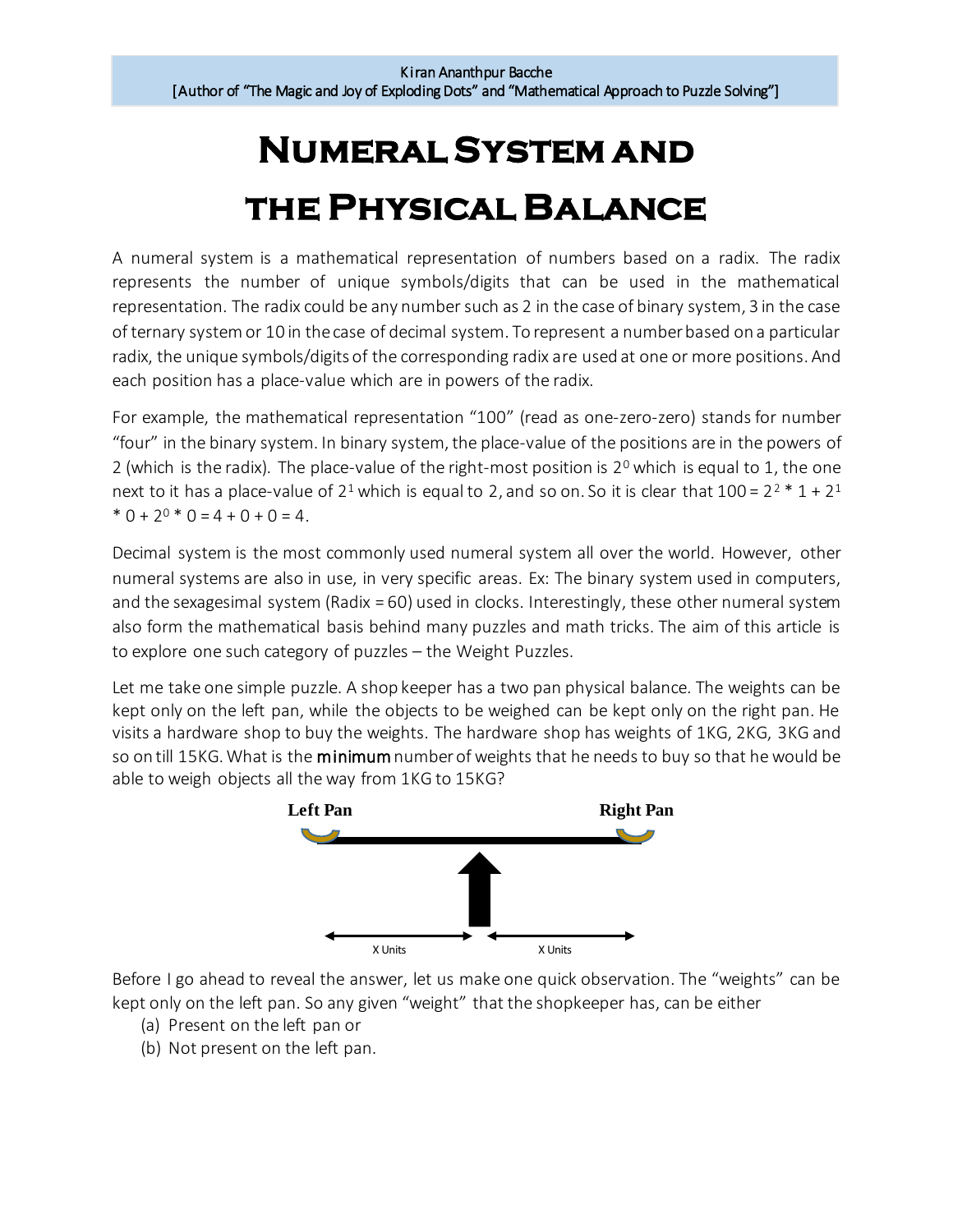## Kiran Ananthpur Bacche [Author of "The Magic and Joy of Exploding Dots" and "Mathematical Approach to Puzzle Solving"]

Thus it can only be in one of these two unique states at any point of time. Representing each state by a special symbol/digit, we can easily see that the "radix" here is 2. This brings us to the binary system where the place-value of the binary digits(bits) are in the powers of two. If we have weights corresponding to the place-value of the bits in the binary system, we can weigh objects from 1KG till all the way up to the sum of all the weights. So if the shopkeeper buys these four weights - 1KG, 2KG, 4KG and 8KG, he can weigh objects all the way from  $1KG$  to  $(1 + 2 + 4 + 8) = 15KG$ . This is the answer for the puzzle.

We can quickly check that to weigh an object of 9 KG, the shopkeeper needs to keep  $1KG$  and 8KG weights on the left pan. No wonder  $9 = 1001$  in the binary system.

Let me modify the puzzle slightly. The shopkeeper is allowed to keep the weights on any of the pans, and the object to be weighed on any one of the pans. In other words, the weights can be kept on the left pan or the right pan or both, and the objects to be weighed can be kept on either the left pan or the right pan. What is the minimum number of weights that he needs to buy so that he would be able to weigh objects all the way from 1KG to 40KG?

Applying the same reasoning, we can see that any given "weight" can be either

- (a) Present on the left pan or
- (b) Present on the right pan or
- (c) Not present on either of the pans.

Note: Thesame given weight cannot be present on both the pans at the same time (obviously).

Thus it can only be in one of these three unique states at any point of time. Representing each state by a special symbol/digit, we can easily see that the "radix" here is 3. This brings us to the ternary system where the place-value of the ternary digits (trits) are in the powers of three. If we have weights corresponding to the place value of the trits in the ternary system, we can weigh objects from 1KG till all the way up to the sum of all the weights. So if the shopkeeper buys these four weights -1KG, 3KG, 9KG and 27KG, he can weigh objects all the way from 1KG to  $(1 + 3 + 9 + 1)$ 27) = 40KG. This is the answer for the puzzle.

Let us see how we can weigh an object of 15KG. In the ternary system, 15 is represented as 120. To find out the placement of the weights on the pans, we need to follow these rules for each ternary digit starting from the rightmost trit (lowermost trit).

- Rule 1: If the trit is 0, do not do anything.
- Rule 2: If the trit is 1, then keep the weight corresponding to the place value of the trit on the left pan.
- Rule 3: If the trit is 2, then keep the weight corresponding to the place value of the trit on the right pan, and add 1 to the trit value which is on the immediate left (i.e., the next higher value trit).